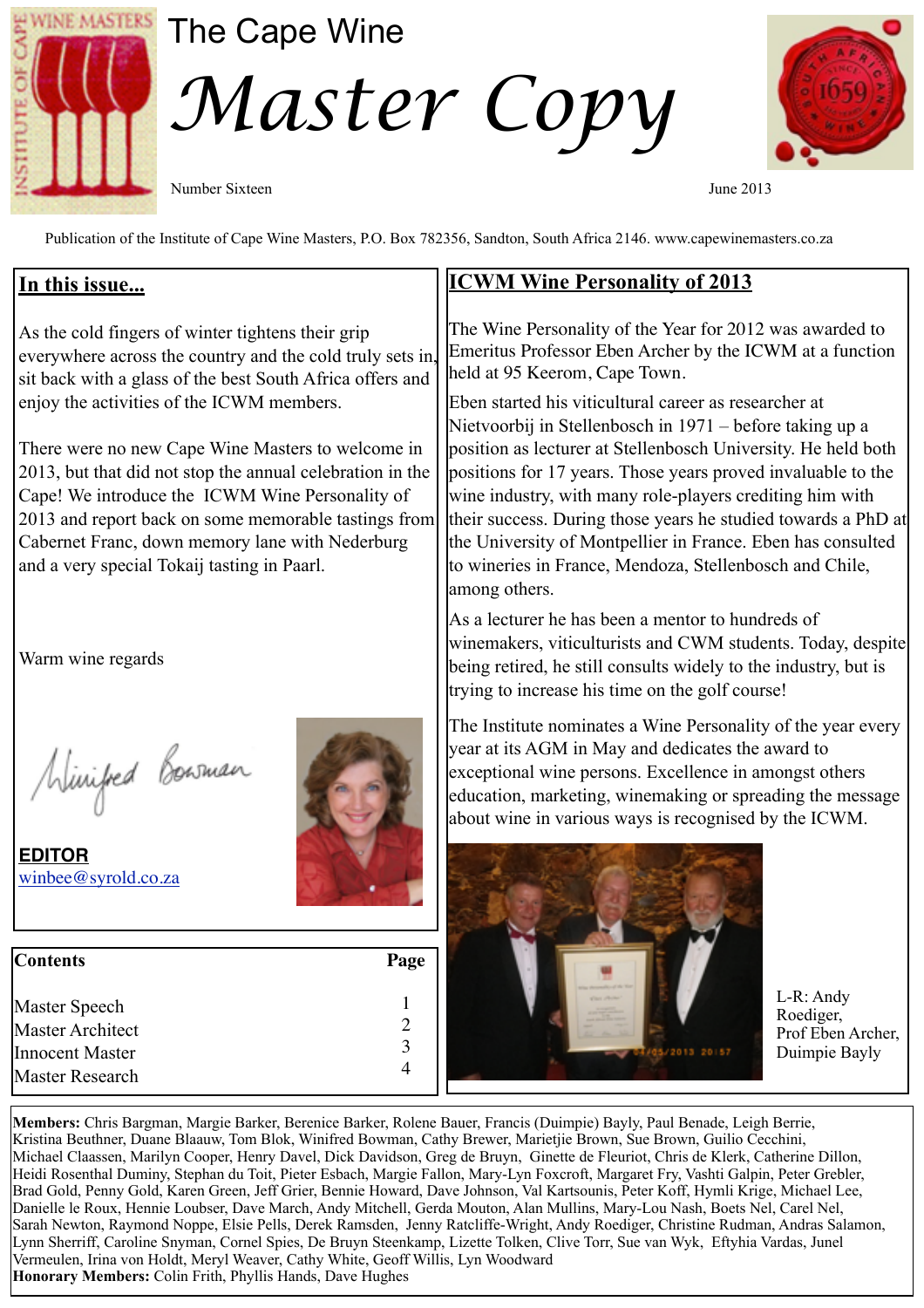| <b>ICWM Cabernet Franc Tasting</b>                           | Examples from Hillcrest in Durbanville, Raats,                 |
|--------------------------------------------------------------|----------------------------------------------------------------|
|                                                              | Buitenverwachting and Hermanuspietersfontein stood up          |
|                                                              | very well against the foreign opposition and were preferred    |
|                                                              | by some tasters.                                               |
|                                                              | Excellent SA examples, but not cheap and this is just one      |
|                                                              | of many problems Cabernet Franc poses. It is a nightmare       |
|                                                              | in the vineyard, says Bruwer. It is light sensitive and buds   |
| <b>Dave March</b>                                            | unevenly and early and vulnerable to nearly every disease      |
|                                                              |                                                                |
|                                                              | going. It is very vigorous and needs a huge amount of          |
| Members of the ICWM were treated to a very special           | vineyard work to contain the canopy. And it will overcrop      |
| tasting of Cabernet Franc, and discovered the split          | and produce big berries if allowed. Not only does green        |
| personality of the grape.                                    | growth need to be contained, but Bruwer stresses the           |
| The event was presented by Lizette Tolken CWM and            | importance of green harvesting; removing young berry           |
| winemaker Bruwer Raats, perhaps SA's leading producer        | bunches in order to concentrate the remaining                  |
| of Cabernet Sauvignon's misunderstood daddy.                 | development. You need to drop up to half the crop to           |
| The mention of Cabernet Sauvignon is pertinent. Lizette      | achieve any real quality, Bruwer believes, sometimes           |
| opened the evening with her belief that, 'Cabernet           | giving as less than seven tons per hectare. He explains why    |
| Sauvignon is Cabernet Franc's biggest drawback'.             | this means expensive wine; 'if it takes 100 hours in the       |
| Cabernet Franc might appear close enough to prepare the      | vineyard to make a quality Merlot, it takes 300 hours for      |
| average drinker for more of the same. Perhaps they are       | the same with Cabernet Franc'.                                 |
| disappointed, then, having probably paid more for the        | It is not a variety for everyone, says Bruwer; 'the people     |
| Cabernet Franc, that it has a different flavour profile and  | who say that Pinot Noir is difficult only say that because     |
| that it might well seem lighter bodied, leaner, 'greener' or | they have never tried to grow Cabernet Franc'.                 |
| just less of a blackcurrant lozenge, certainly less brazen   | The pursuit of producing ten years of top quality Cabernet     |
| than its offspring. Not as well known for sure; Bruwer       | Franc drives Bruwer and he believes he has the vineyard        |
| remembers how he was pulled aside on a visit to a            | land to do it. His trips to producers around the world has     |
| restaurant stocking his wines and told that on his delivery  | taught him that the structure and content of the soil is       |
| he had spelt Cabernet Sauvignon wrongly!                     | crucial. 'All the best soils showed three things; they had     |
| 'The key to Cabernet Franc', says Bruwer, is 'perfume'       | good drainage, they were of low to medium potential and        |
| and Asian spice'. It does not have to be deeply coloured     | they all had some white in them, whether it was chalk,         |
| or full bodied or with massive alcohol. What is does         | lime, calcium or granite'. After sampling more luscious,       |
| have is clean, precise fruit. Bruwer says, 'if Cabernet      | blueberry American oaked versions from Duckhorn in             |
| Sauvignon is a Broadsword of flavours, then Cabernet         | California, which were well received, Bruwer generously        |
|                                                              | offered a ten year vertical of his Raats Family Wines          |
| Franc is the Scalpel'. Lizette and Bruwer took this          | Cabernet Francs. Despite noticeable vintage variations, the    |
| further, and explained Cabernet Franc's duality consists     | wines displayed freshness and structure. Even the 2001         |
| of being both rich, textured and with strong flavours        | from a cooler vintage was youthful and the fact that only 5    |
| whilst being refined, often subtle and a touch effeminate    | or 6 barrels were made in the wetter 2002 vintage shows        |
| especially in the vineyard. Jancis Robinson MW says          | Bruwer's commitment to reducing quantity to achieve            |
| that it is, 'the feminine side of Cabernet Sauvignon', and   | quality. Stand out was the 2004, though most preferred the     |
| she enjoys its precociousness and flirtatiousness. Lizette   | fabulous 2003; sensual and rich. A second block was added      |
| believes it is definitely 'in touch with its feminine side'  |                                                                |
| and showed why this makes the wines so exciting. It was      | to the harvest from 2006 and the mid palate stands out in      |
| suggested that Cabernet Franc is the Johnny Depp of the      | this wine – unusual for Cabernet Franc – it was layered and    |
| wine world.                                                  | textured, silky and elegant. Recent vintages are consistent,   |
| Certainly, there was perfume on samples from Chinon          | firm, with ripe tannins, structure and clean, rich fruit; the  |
| and Bourgueil from the Loire in France. They also            | intensity of the 2009 was commented on. This flight            |
| showed classic Old World structure and firmish tannins.      | proved Cabernet Franc's aging ability and left everyone        |
| In the Loire, Malbec is often added in 'more challenging'    | convinced that SA's version is as good as any from             |
| years to beef the wine up a bit. The final wine of the       | elsewhere and that it is time for this Cinderella to go to the |
| second flight stood out, and though some were mixed          | Ball. It seems consumers are beginning to realise her          |
| about its qualities, its depth of flavour, complexity and    | beauty; the Raats 2011 Dolomite sold out within two            |
| length showed why Cheval Blanc 2005 was so highly            | months of release.                                             |
| rated (and priced).                                          |                                                                |
|                                                              |                                                                |
|                                                              |                                                                |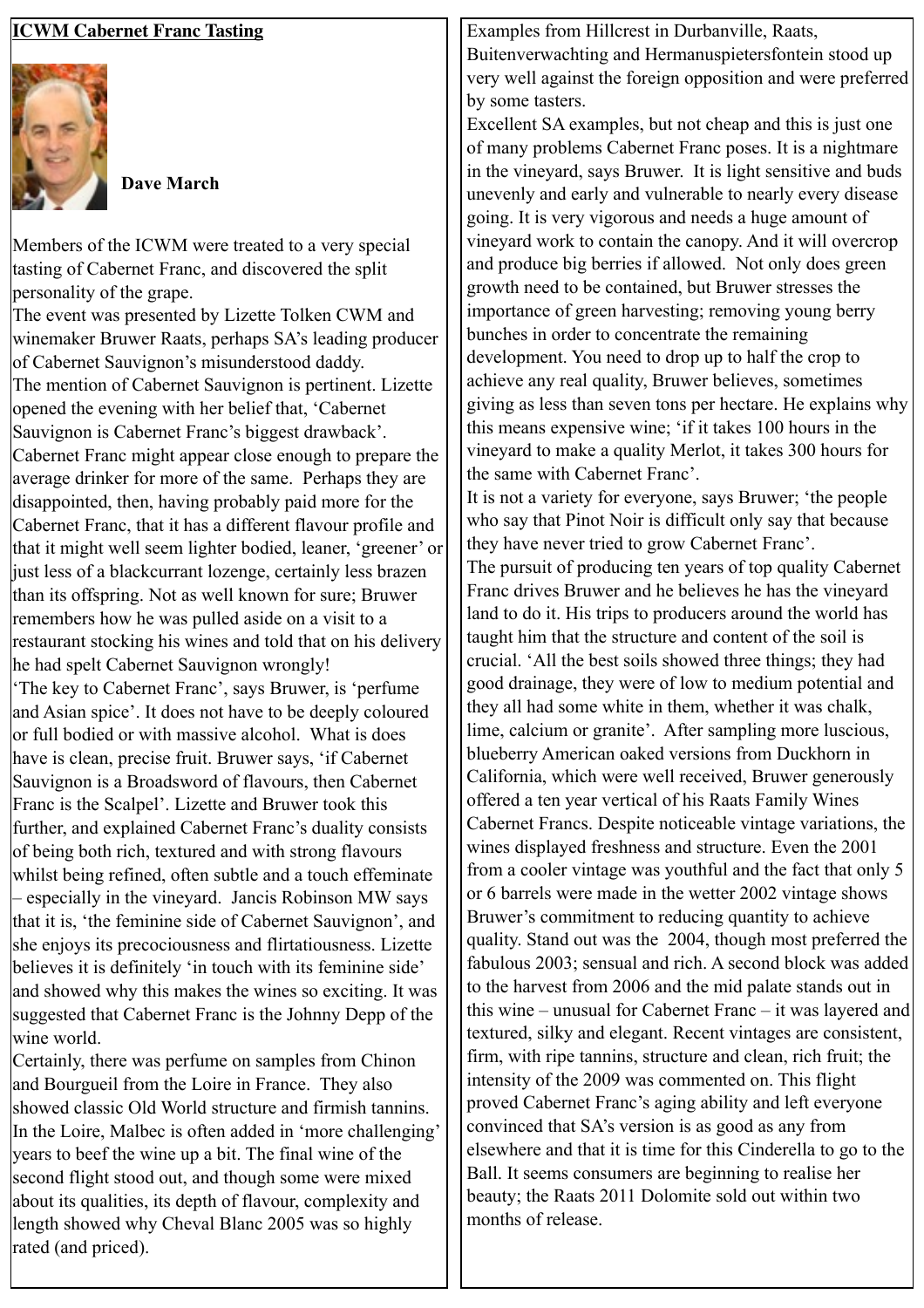## **ICWM at Nederburg**



Catherine Dillon

A perfect windless, summer's evening greeted us at Nederburg, along with charismatic cellarmaster, Razvan Macici.



The glass of bubbly to begin with gave many of us an opportunity to meet CWM students and exchange festive greetings before heading into the tasting venue to unlock history and share wine knowledge. The evening's tasting was relaxed, yet informative, with Razvan sharing winemaking detail such as yeast selection, barrel maturation regimes, vineyard site selection combined with historical anecdotes. According to Razvan, the estimate harvest this year is 20 000 tons for the full range of Nederburg wines with 55% being sold to the local market. The first wine tasted was the Winemasters Reserve Riesling, currently doing well with local consumers - the wine is released in June and sells out by November. A total of 55 000L is produced and according to Razvan the decision to stop producing Paarl Riesling (Crouchen blanc) has led to the growth of Riesling as a cultivar. Grapes come from different vineyard sites with 80% coming from Plaisir de Merle in Paarl, with predominantly decomposed granite soil. Grapes are further sourced from Altydgedacht in Durbanville and a high altitude  $(1200m)$  site in Ceres, which offers great minerality from the slate soils. This is one of few Rieslings to win a Gold medal at the Veritas Awards. The next wine tasted was the Young Airhawk

Sauvignon Blanc 2012, part of the Heritage Range of wines released in 2012. The wines pay tribute to personalities who have shaped Nederburg over the years. These limited-edition hand-made gourmet wines are exclusive to specialist wine shops and restaurants land include two wooded white varietal whites and two

red blends. The Young Airhawk Sauvignon Blanc 2011 is dedicated to Johan Graue's only son, Arnold, who died tragically in a light airplane accident. It is an oak fermented style, spending 10 months in wood with 50% grapes coming from Cape Agulhas, which contributes to the minerality and austere complexity. The balance of grapes come from Darling and Ceres offering tropical attributes. Grapes are hand-picked followed by bunch sorting and no skin contact. Static clarification undertaken and Vin 7 yeast selected with fermentation in barrels , 20% first fill. MLF and batonnage, with the rolling of barrels ensures a reductive environment. The wine offers 5-7 years ageing potential. The Anchorman Chenin Blanc 2012 is dedicated to the first owner of Nederburg, Philippus Wolvaart, 1791. Razvan explained that it is fitting for Chenin Blanc being the anchor of the SA industry. Mixed bunches of ripe, over-ripe and green grapes from old bush vines located in Darling, Durbanville and Klapmuts are selected. Razvan likes the variation of grapes and also ferments in four different ways: barrel fermentation in 2nd fill 300L, vats and stainless steel and 20% done by carbonic maceration, close tank for 3 months, which adds colour. Biological fermentation is preferred with temperatures kept at 10° to produce aromatic, spicy and apricot tones. Next tasted was the Ingenuity white, a blend of eight varietals with Sauvignon blanc and Semillion ( with a touch of oak) forming the backbone of the blend. Chenin blanc, Chardonnay and Viognier add to the complexity of the wine as do the aromatic varietals, Riesling, Gewürztraminer and Verdelho. Grapes are sourced from Cape Agulhas ,Darling, Ceres plateau, Philadelphia and Durbanville. They are vinified separately and blended after 10-12 months.

The Motorcycle Marvel 2009 vintage is a Rhône-style blend of Grenache, Carignan and Shiraz and is dedicated to Günter Brözel. This blend comprises hand-picked grapes harvested from various corners of the Western Cape - Grenache, from Olyvenboom near Riebeek Kastel, low crop Carignan from Klapmuts and Shiraz from Philadelphia. Razvan employs a strict hand-sorting regime to remove unripe berries and in doing so loses about 50% of harvested grapes. The Grenache bush vines produce big bunches and add spiciness to the blend whilst Carignan delivers better colour and offers sweet red fruit with soft tannins. Razvan enjoys using Romanian oak with its high concentration of Eugenol, which adds aromas of cloves and cinnamon. French oak is used too.

The next Heritage range wine tasted was The Brew Master 2009 dedicated to Johan Grauer. A total of 16 000L produced, comprising of Cabernet Sauvignon, Merlot, Cabernet Franc and Petit Verdot. Grapes are sourced mainly from Paarl with some Merlot from Durbanville. Razvan has